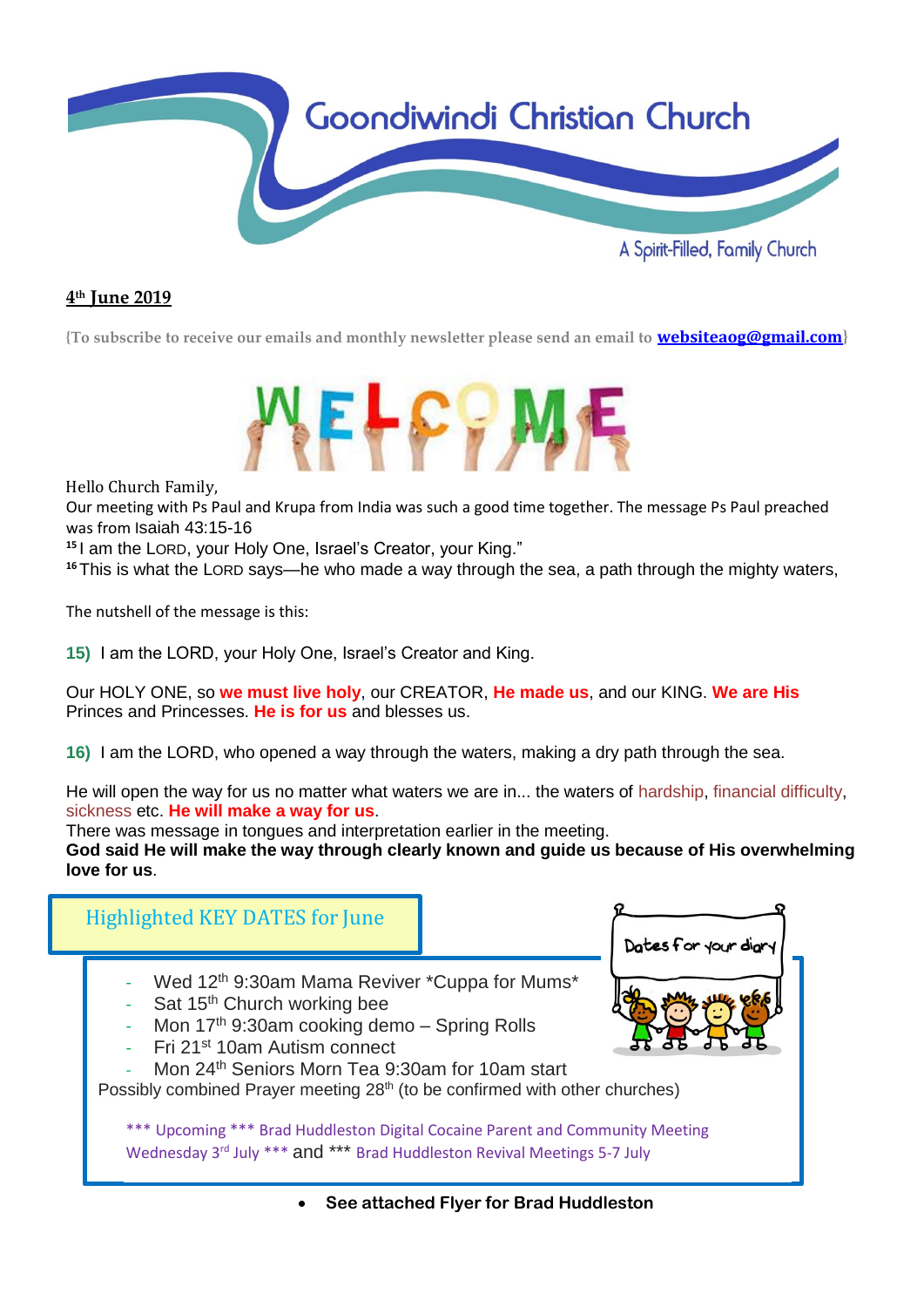[Please find attached June](https://www.goondiwindiaog.com/) Calendar on our website – scroll down to the calendar image



#### May 2019 SERMON TITLES

- 5/5/19 Jeff Vickers "Signs of Sin"
- 12/5/19 Ros Waldock "Courageous Faith"
- 19/5/19 Ps Ivan Waldock "Value"
- 26/5/19 Cameron Shum "Changing Gears"

If you were unable to attend or would like to recap any Sunday service, the audio recordings are available on SoundCloud – you ca[n CLICK HERE](https://soundcloud.com/goondiwindi-aog) or follow the link below to listen. <https://www.goondiwindiaog.com/sermons>

The things which you IFARNED & and HEARD and SAW in me, these do, and the God of PEACE will be with you.

Philippians 4:9

#### **Weekly Prayer Focus**

Below is our weekly prayer focus roster for June **Jun 2- 8** (Shiloh ministires) **Jun 9-15** (Kioma community) **Jun 16-22** (Youth Edge) **Jun 23-29** (Police) **Jun 30- Jul 6** (Brad Huddleston Revival Meetings)

Volunteers needed for seniors morning tea \*Monday 24th June 2019

## Can you help ?!

Baking? Decorations? Setting up? Serving? Offering a lift? Cleaning up? Please nominate yourself a role on the roster at church

### Spring rolls Cooking demo!



Come and learn the art of homemade spring rolls in a fun relaxed environment

#### \* build + cook + taste!

Byo packet of spring roll paper and a small donation for other ingredients supplied

**Monday 17th** June 9:30am

All welcome, bring a friend (Kids corner available too!)

**6 Andersen st Goondiwindi** 

Enquiries Contact: 0427 047 126